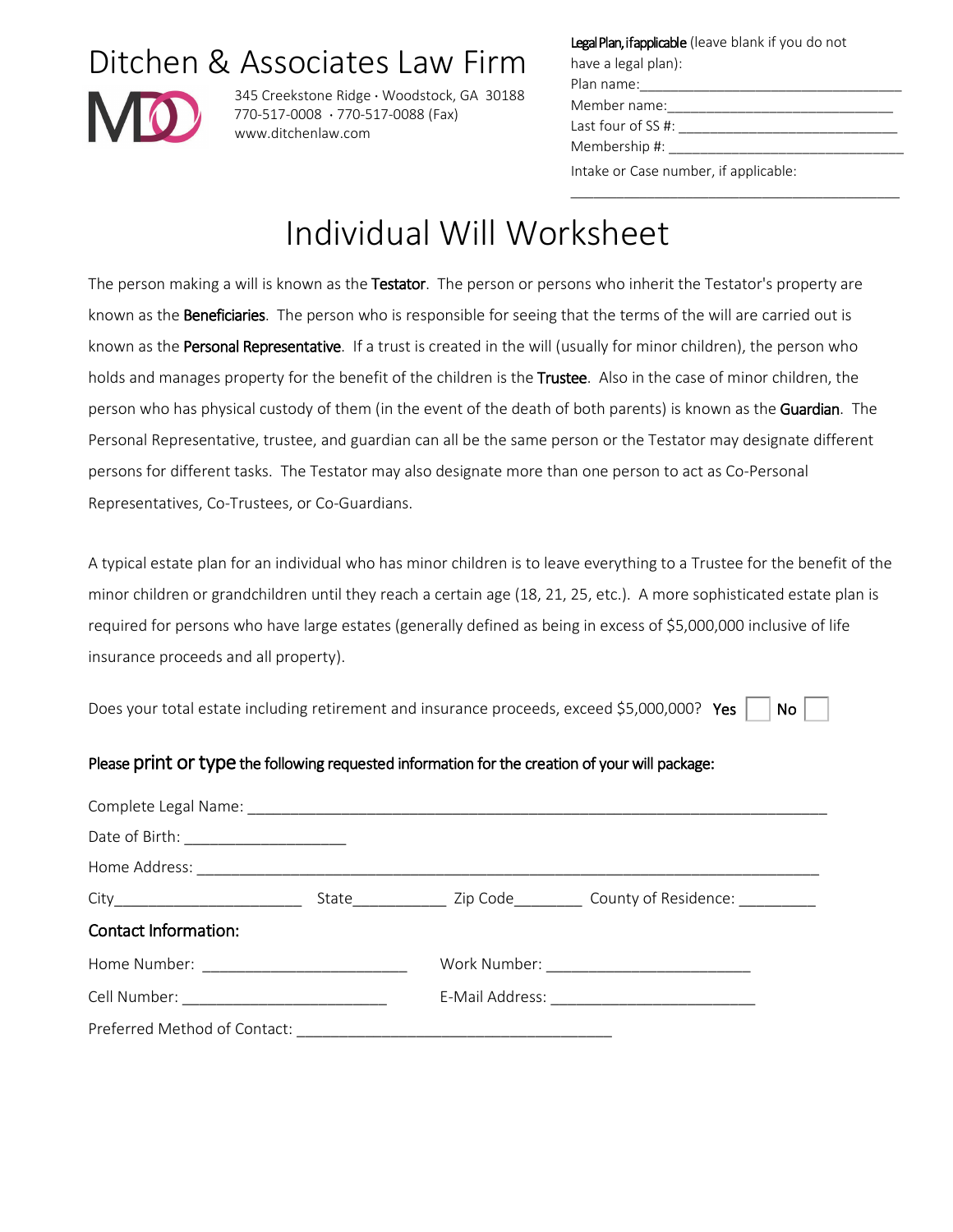

| Living Children                                                                                                                                                                           |                                                                                                     |
|-------------------------------------------------------------------------------------------------------------------------------------------------------------------------------------------|-----------------------------------------------------------------------------------------------------|
| Children Complete Legal Name                                                                                                                                                              | Date of Birth                                                                                       |
| <b>Deceased Children</b><br>Children Complete Legal Name                                                                                                                                  | Date of Birth<br>Date of Death                                                                      |
| <u> 1989 - Johann Harry Harry Harry Harry Harry Harry Harry Harry Harry Harry Harry Harry Harry Harry Harry Harry</u><br><b>Will Provisions</b><br><b>Burial or Cremation Preferences</b> |                                                                                                     |
| <b>Burial or Cremation?</b>                                                                                                                                                               | Burial<br>Cremation                                                                                 |
| Do you wish to donate your organs?                                                                                                                                                        | No<br>Yes                                                                                           |
| Specific Place for Burial or Disposition of Ashes?                                                                                                                                        | Other_<br>the control of the control of the control of the control of the control of the control of |
| Other specific Burial or Cremation Requests, if any:                                                                                                                                      |                                                                                                     |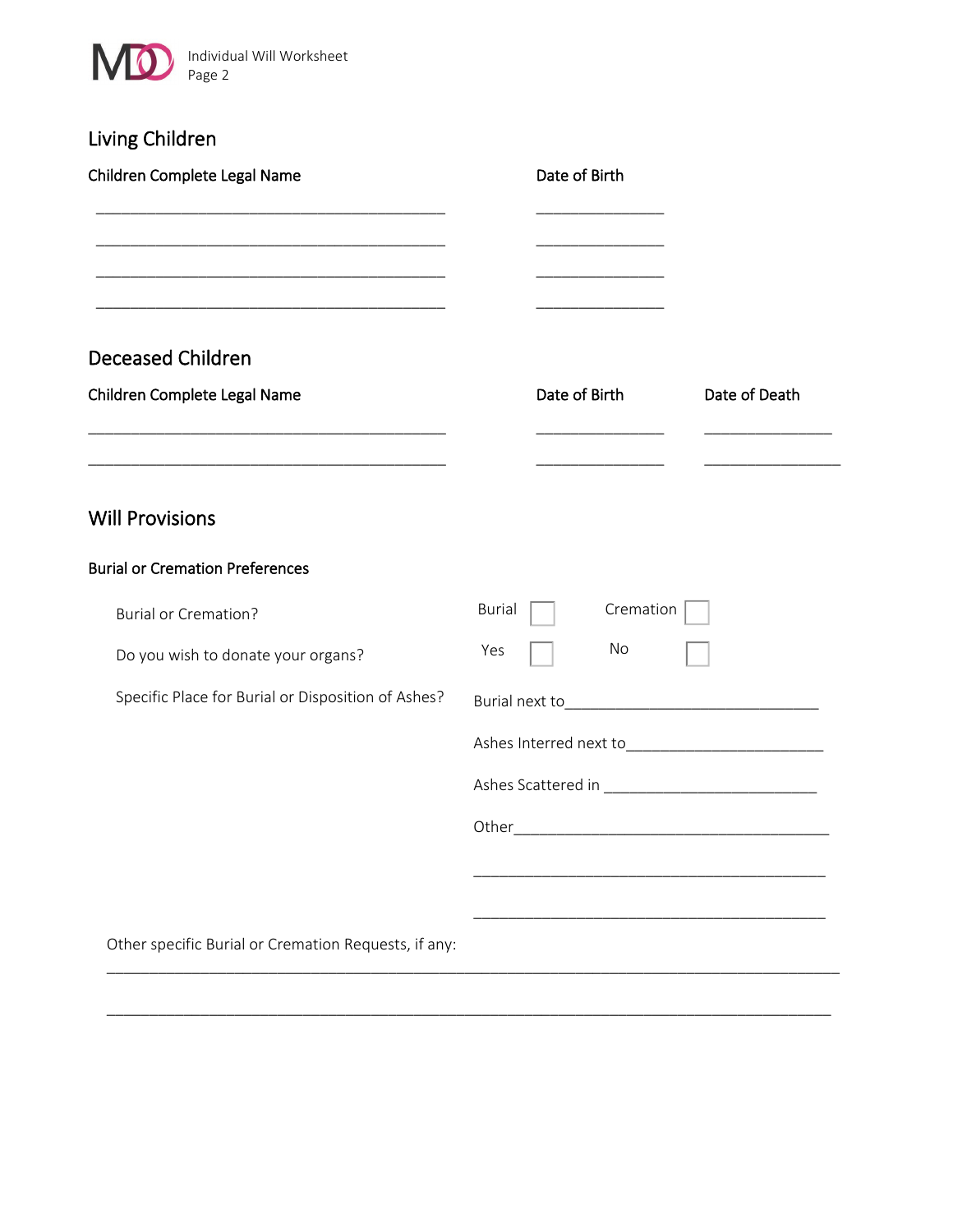

## Tangible Personal Property

General Gift of All Tangible Personal Property (Tangible Personal Property includes: furniture, furnishings, clothing, jewelry, china, silver, crystal, automobiles, boats, collectibles, etc.)

Note: *We typically add a paragraph in the will stating: "I may leave among my personal papers a memorandum identifying certain items of my tangible personal property for distribution at my death to one or more persons . . . "*

|                                                                                                                                                          | Preferences                                                                 | Comments |
|----------------------------------------------------------------------------------------------------------------------------------------------------------|-----------------------------------------------------------------------------|----------|
| All Tangible Personal Property goes to<br>Children in equal shares, and if Children are<br>deceased, then to their Children                              | Check to Choose This Option                                                 |          |
| All Tangible Personal Property Goes to Children<br>and if a Child is deceased, then the remaining<br>survivors shall split that child's portion.         | Check to Choose This Option                                                 |          |
| All Tangible Personal Property shall be split as<br>indicated.                                                                                           | Check to Choose This Option<br>%<br>to:<br>%<br>to:<br>%<br>to:<br>%<br>to: |          |
| If one of the beneficiaries is deceased, then<br>their portion shall go to successor beneficiary<br>listed.                                              | Successor beneficiaries:                                                    |          |
| Other: Please indicate your own preferences<br>for who should receive your Tangible<br>Personal Property. Please provide details in<br>comments section. | Check to Choose This Option                                                 |          |

#### Gifts of Specific Items of Tangible Personal Property

Please list any Tangible Personal Property that you want to go to a specific child or other beneficiary.

| Description of Personal<br>Property Item | Name of Beneficiary | City and State Where<br><b>Beneficiary Resides</b> | Relationship to<br>Beneficiary |
|------------------------------------------|---------------------|----------------------------------------------------|--------------------------------|
|                                          |                     |                                                    |                                |
|                                          |                     |                                                    |                                |
|                                          |                     |                                                    |                                |
|                                          |                     |                                                    |                                |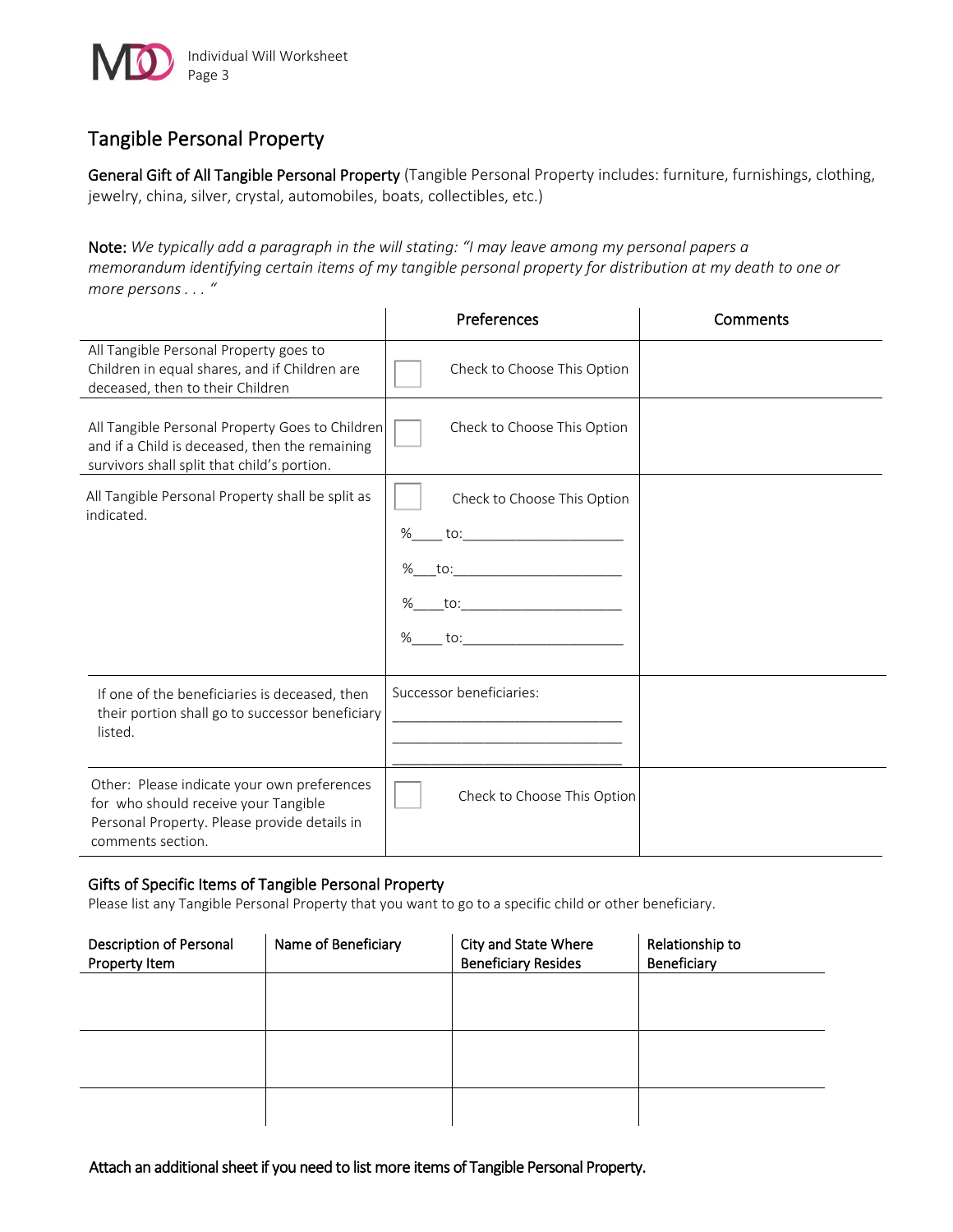

# Real Property (Real Estate)

#### General Gift of All Real Property

This includes your principal residence and all other real estate you own (e.g., vacation home, investment property, etc.)

|                                                                                                                                             | Preferences                                                                                                    | Comments |
|---------------------------------------------------------------------------------------------------------------------------------------------|----------------------------------------------------------------------------------------------------------------|----------|
| All Real Property goes to Children in equal<br>shares, and if Children are deceased, then to<br>their Children.                             | Check to Choose This Option                                                                                    |          |
| All Real Property goes to Children and if a<br>Child is deceased, then the remaining<br>survivors shall split that Child's portion.         | Check to Choose This Option                                                                                    |          |
| All Real Property shall be split as indicated:                                                                                              | Check to Choose This Option<br>_% to:__________________________<br>%: to: $\qquad \qquad \qquad$<br>$\%$ : to: |          |
| If one of the beneficiaries is deceased, then I<br>wish for their portion shall go to the successor<br>beneficiary listed:                  | Successor beneficiaries:                                                                                       |          |
| I wish for the property to be sold and added<br>to my residue estate:                                                                       | Check to Choose This Option                                                                                    |          |
| Other: Please list your own preferences for<br>who should receive your Real Property.<br>Please provide details in the comments<br>section. | Check to Choose This Option                                                                                    |          |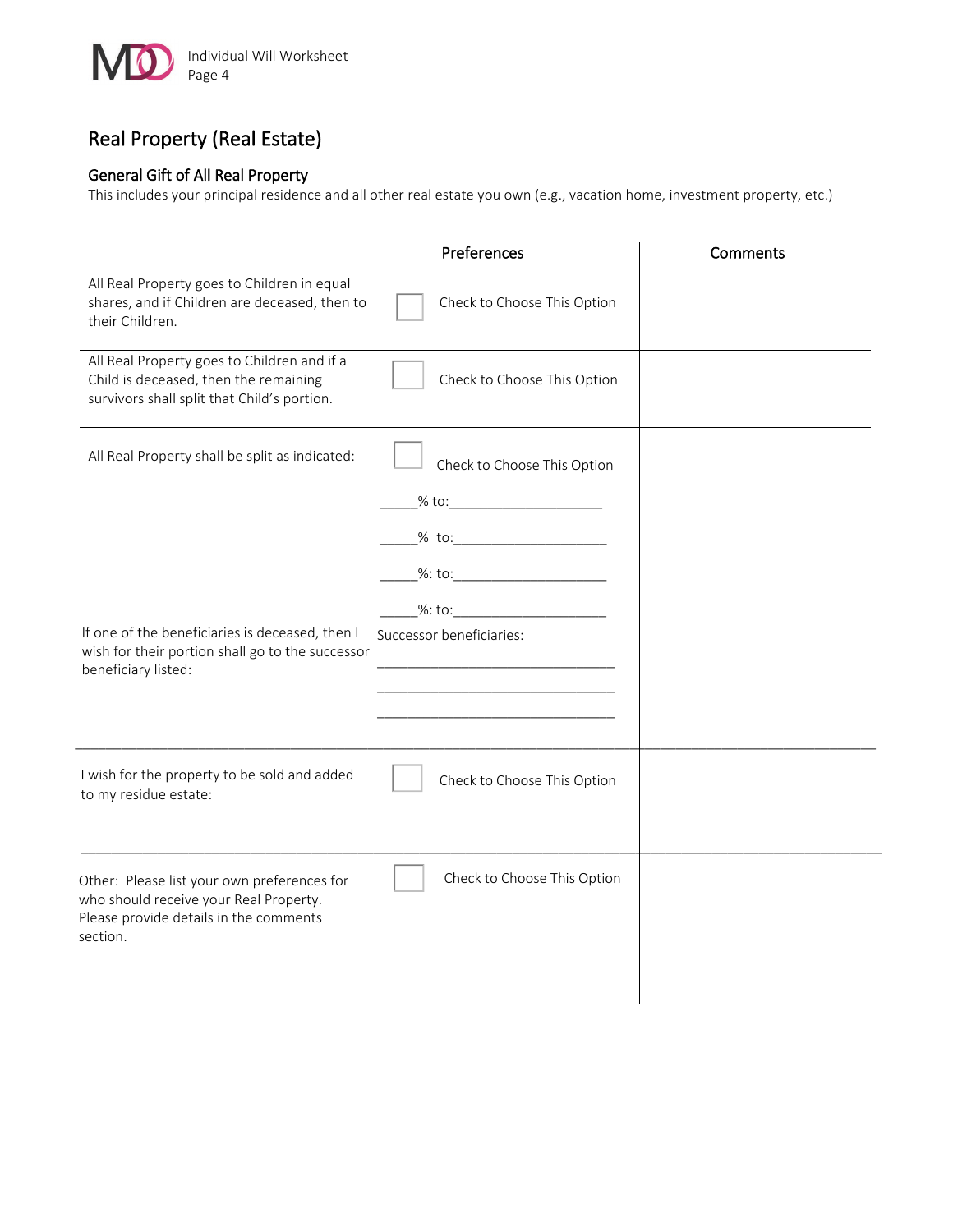

## Residue

Residue includes all other assets passing under your will, as part of your probate estate such as bank or brokerage accounts in your individual name, and stocks or bonds in your individual name.

|                                                                                                                                       | Preferences                                                                  | Comments |
|---------------------------------------------------------------------------------------------------------------------------------------|------------------------------------------------------------------------------|----------|
| All Residue goes to Children<br>in equal shares, and if Children Are<br>deceased, then to their Children.                             | Check to choose this option                                                  |          |
| All Residue goes to Children<br>and if a Child is deceased, then the<br>remaining survivors shall split that<br>Child's portion.      | Check to choose this option                                                  |          |
| All Residue shall be split as indicated:                                                                                              | Check to choose this option<br>%<br>$\%$<br>$\%$<br>to: $\qquad \qquad$<br>% |          |
| If one of the beneficiaries is deceased, then<br>their portion shall go to the Successor<br>beneficiary listed.                       | Successor beneficiaries:                                                     |          |
| Other: Please list your own preferences<br>for who should receive your residue.<br>Please provide details in the comments<br>section. | Check to choose this option                                                  |          |
| Place residue in a Trust. Please provide<br>details in the comments section.                                                          | Check to choose this option                                                  |          |

#### What if all Tangible, Real Estate and Residue beneficiaries (e.g. Your Children, grandchildren and Specific beneficiaries) die before receiving the principal? Who should receive the remaining Assets?

\_\_\_\_\_\_\_\_\_\_\_\_\_\_\_\_\_\_\_\_\_\_\_\_\_\_\_\_\_\_\_\_\_\_\_\_\_\_\_\_\_\_\_\_\_\_\_\_\_\_\_\_\_\_\_\_\_\_\_\_\_\_\_\_\_\_\_\_\_\_\_\_\_\_\_\_\_

My closest living heirs-at-law, under Georgia law

Specify list of beneficiaries and amounts or percentages to each: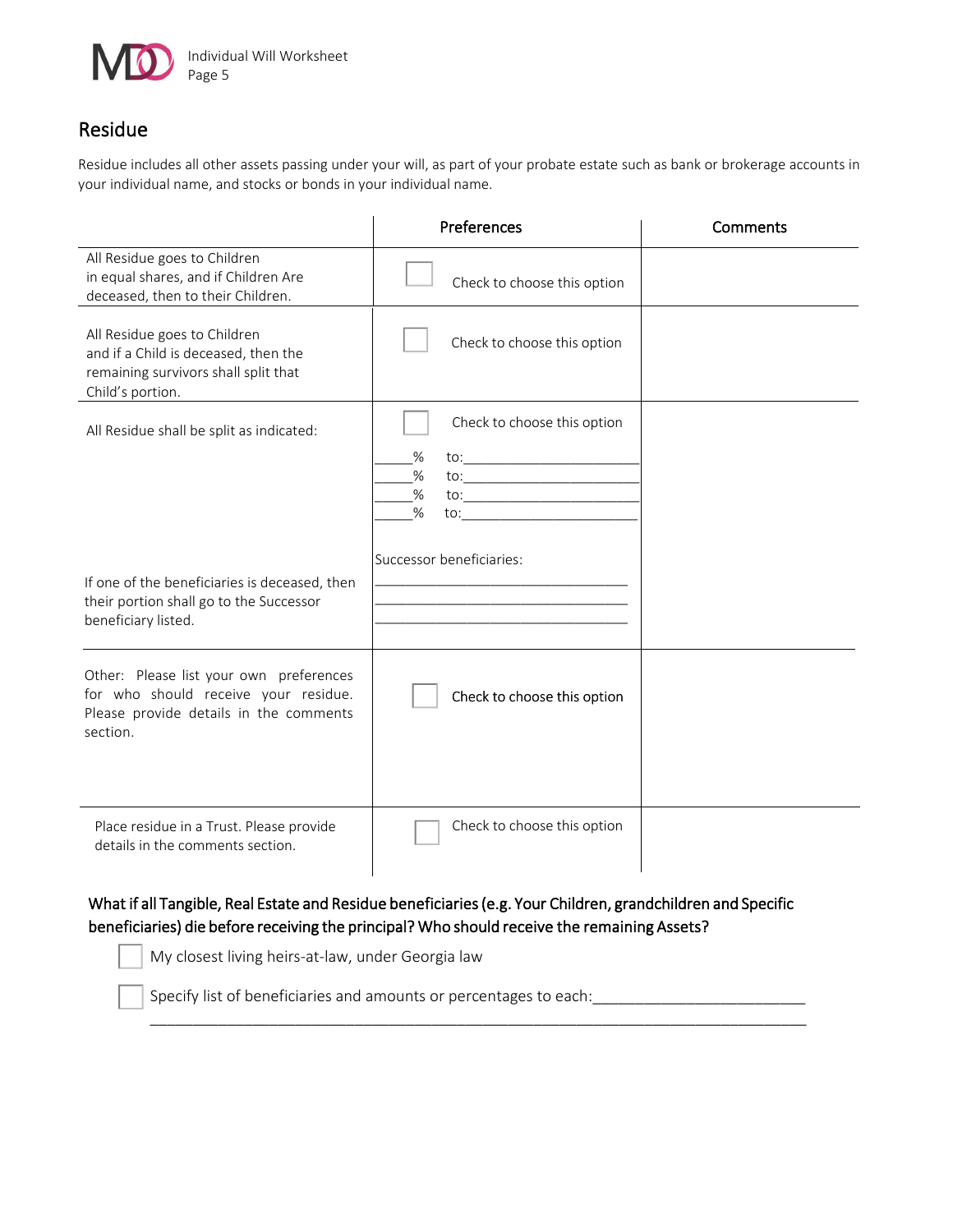

# Terms of Trusts (only if applicable to your estate plan)

Typically, we include a trust for any will that includes young children. If you have chosen to include Trusts in your estate plan, please make one the following additional choices. Note: We recommend using the age of 25 as the youngest age to start with.

| All in One Payment | <b>Two Payments</b>                      | <b>Three Payments</b>                       |
|--------------------|------------------------------------------|---------------------------------------------|
| Age for Payment    | Age for 1 <sup>st</sup> Payment ________ | Age for 1 <sup>st</sup> Payment             |
|                    | Percentage of Total Paid in 1st          | Percentage of Total Paid in 1st             |
|                    | Payment %                                | Payment %                                   |
|                    | Age for 2 <sup>nd</sup> Payment          | Age for 2 <sup>nd</sup> Payment             |
|                    | Percentage of Total Paid in 2nd          |                                             |
|                    | Payment ___________ %                    | Percentage of Total Paid in 2 <sup>nd</sup> |
|                    |                                          | Payment %                                   |
|                    | Payment Entire Remainder                 |                                             |
|                    |                                          | Age for 3rd Payment                         |
|                    |                                          |                                             |
|                    |                                          | Percentage of Total Paid in 3rd             |
|                    |                                          | Payment Entire Remainder                    |

#### What if all Trust beneficiaries (e.g. your children) die before receiving the entire Trust principal? Who should receive any remaining Trust Assets?

The Trust beneficiary's estate.

To the Trust beneficiary's descendants and if no children, revert back to the residue section in my will.

\_\_\_\_\_\_\_\_\_\_\_\_\_\_\_\_\_\_\_\_\_\_\_\_\_\_\_\_\_\_\_\_\_\_\_\_\_\_\_\_\_\_\_\_\_\_\_\_\_\_\_\_\_\_\_\_\_\_\_\_\_\_\_\_\_\_\_\_\_\_\_\_\_\_\_\_\_\_\_\_\_\_\_\_

My Closest living heirs-at-law, under Georgia law

Specify list of beneficiaries and amounts or percentages to each:

#### Please list who you would nominate for the following positions and their relationship to you.

|                                          | Designee | Relationship to you |
|------------------------------------------|----------|---------------------|
| Personal Representative(s)a/k/a Executor |          |                     |
| Alternate Personal Representative(s)     |          |                     |
| Trustee (s)                              |          |                     |
| Alternate Trustee (s)                    |          |                     |
| Guardian (s)                             |          |                     |
| Alternate Guardian(s)                    |          |                     |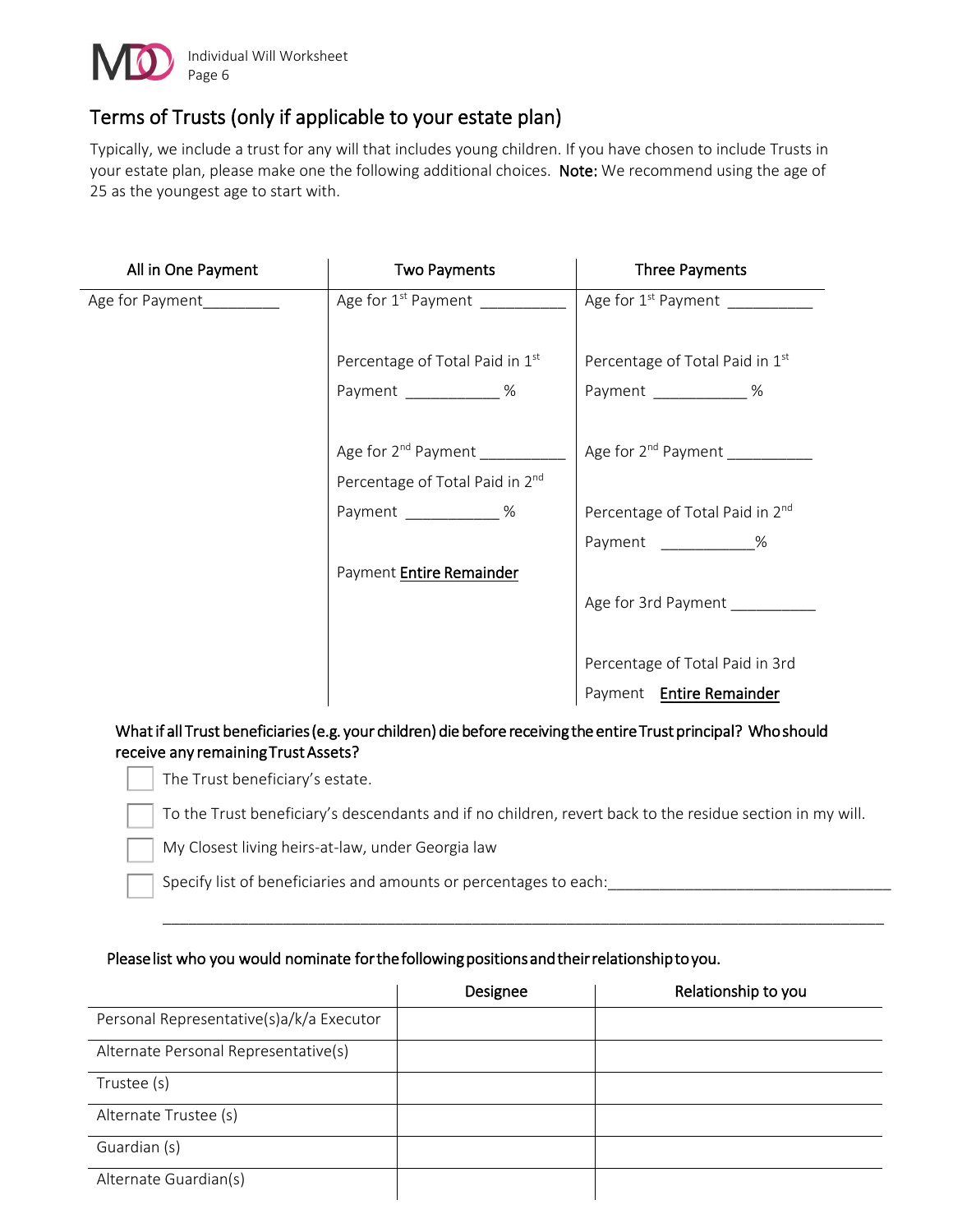

### Advance Directive and Power of Attorney

In addition to a will, we can prepare an Advance Directive for Health Care, which combines the two documents that were formerly executed as a living will and a durable health care power of attorney, into one form. We can also prepare a General Power of Attorney. The Advance Directive provides for an enforceable expression of your desire not to be sustained on life support systems if you are in a terminal condition and unable to speak for yourself and expresses your wishes in the face of the need for life sustaining treatment or resuscitation. It also appoints someone to act as your health care agent in the event you cannot speak for yourself. It allows someone to "step into your shoes" to manage anything health care related on your behalf (including access to medical records).

The GeneralPower of Attorney gives to another individual the broadest possible legal authority to act in your name, if you are incapacitated (for example, if you were temporarily disabled and needed someone to pay your bills in the interim). It can be drafted to be immediately effective or only in the event of your subsequent incompetence or disability.

If you wish to have an AdvancedDirective, please designate the individual (agent) that you wish to make health care decisions, and a successor *if so desired*:

| Phone Number(s) Home: North Work: North Work: Cell: |  |  |
|-----------------------------------------------------|--|--|
|                                                     |  |  |

If you wish to have a GeneralPower of Attorney, please designate the individual you wish to act as your agent and a successor, if so desired:

| DesigneeName:          |       |       |
|------------------------|-------|-------|
| Address:               |       |       |
| Phone Number(s): Home: | Work: | Cell: |
| Email Address:         |       |       |